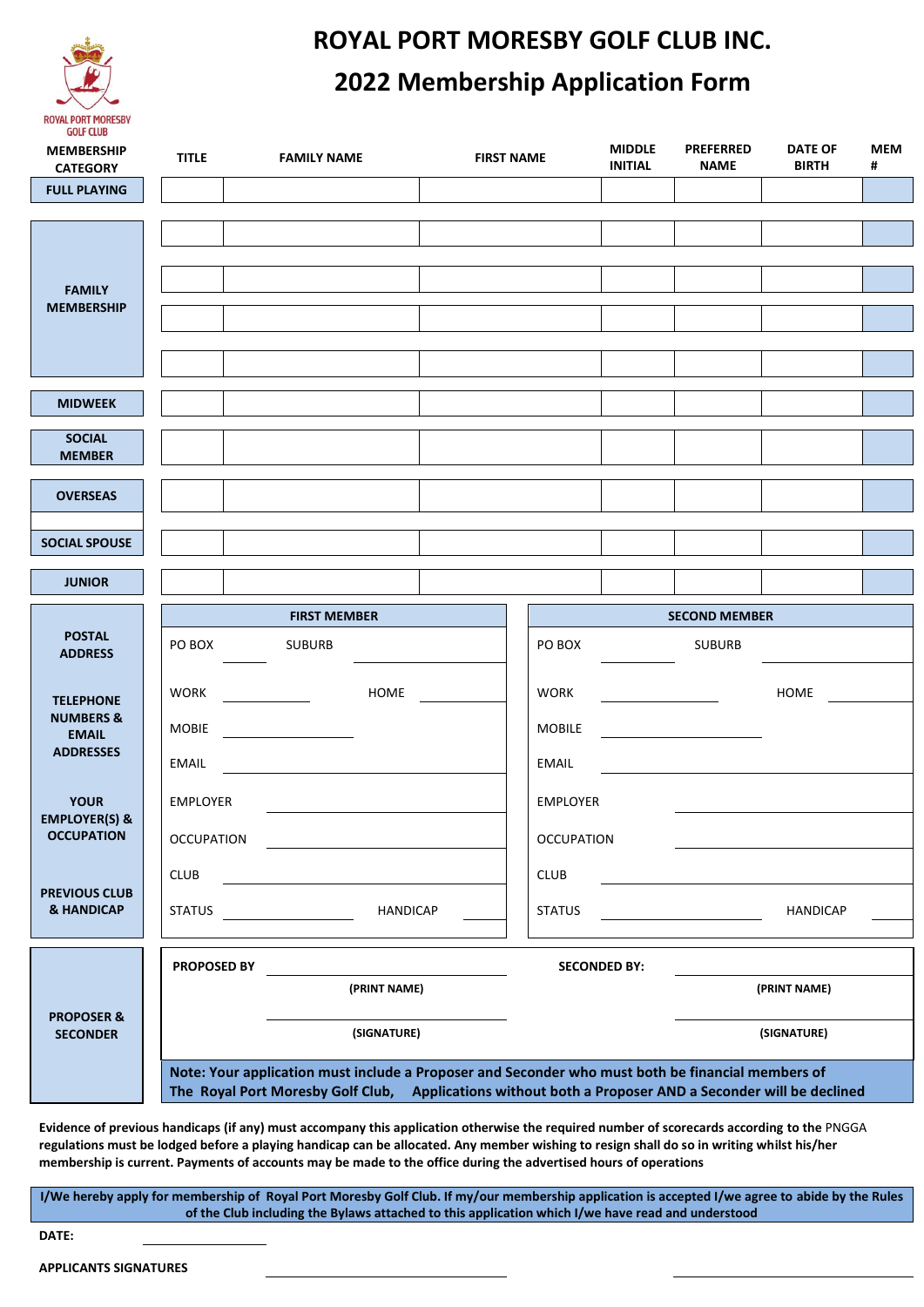| $-1$                          |  |
|-------------------------------|--|
| )<br>{<br>{<br>i              |  |
| $\ddot{\zeta}$                |  |
| $\frac{1}{2}$                 |  |
| זהה לא                        |  |
| $\frac{1}{2}$                 |  |
| $\overline{\phantom{a}}$<br>I |  |

### **Mission Statement**

The Royal Port Moresby Golf Club will foster and promote the game of golf in Port Moresby, preserve the traditions and history of the game and provide facilities for members to play golf

### **Vision Statement**

For golf to provide the people of Port Moresby with the opportunity to participate in a lifetime activity that promotes physical, mental and emotional well being of individuals

# For the benefit of all...

Golf officially came to Port Moresby on Saturday the 2nd of August 1930 when the Port Moresby Golf Links on Konedobu Road were opened by Sir Hubert Murray. The Club's Bylaws have been developed and refined over the Port Moresby Golf Club was incorporated in 1975 and the years to ensure safe and functional operation of the Club, for the benefit of members, staff and visitors alike

By entering the Clubhouse, course and haus win you agree to comply with the Bylaws, codes of conduct in force from time to time, and the daily rules of play

### Safety...

with personal safety in mind. Whilst rules pertaining to caddies and others on the course may appear harsh they have been established for your protection and failure to comply may result in harm to yourself, your property and your fellow players. Incidents involving firearms have Your personal safety in the Clubhouse and course is paramount and for that reason rules have been established occurred in the past

### Legal...

The Rules of Association empowers the Club to make Bylaws and payment of the subscription implies a mem-Bylaws. The Rules of Association and Bylaws are exhibited on the Club's Notice Board. The Bylaws should be read in conjunction with the Rules of Association and members ber's acquiescence in the rules of the Club including the are encouraged to familiarise themselves with both



# Do not take valuables onto the course!

- Course access is through the Club House only. Neither members nor visitors shall access the course and/or practice fairways from the entrance road or car park  $\ddot{ }$ 
	- Parking motor vehicles adjacent to the practice fairways is prohibited  $\overline{a}$
- Access roadway speed limit is 15KPH.  $\ddot{ }$
- Reserved car parks are for the exclusive use of the designated persons  $\overline{4}$
- Persons under the age of eighteen years are not permitted in the gaming lounge at any time

<u>uni</u>

- Person under the age of eighteen years are not permitted in the dining room unless accompanied by an adult and for dinng purposes only 6
- Junior members unaccompanied by their sponsor or parent must vacate the premises by 6:30pm daily. 7.
- house and apply at all times. Members inappropriately Dress Standards are displayed at the entrance to the Clubdressed will be asked to leave the Club 8

### Acceptable men's attire

Collared shirts, long trousers, shorts, shoes and sports shoes without socks. Acceptable national dress is a tailored laplap and leather sandals, with or without a back strap

# Acceptable lady's course attire

Collared tops, shorts and skirts no more than 150mm above the knee. Long or % length pants. Laced footwear must be worn on the course

## Not acceptable at any time

Thongs, bare feet, beach and football shorts, singlets, tee shirts without collars and work boots. Hats, caps and other headgear must not be worn in the dining room at any time

- Caddies: The Club employs a supervisor to ensure orderly con duct in the caddie assembly area. Players must select caddies with an ID Card from the caddy enclosure ஏ்
- · Caddies must display a Club ID card, which you should retain • Caddies are not permitted in the car park and are not perwhen hiring a caddy and return when paying after the game
- . Caddies must be paid for their services according to the mitted to cross the blue line in the marshalling area
	- following minimum rates:

### 18 Holes: K20 9 Holes: K10

. It is customary to buy your caddy a drink & snack during the course of a game

- 10. Course security and ground staff are not permitted to sell golf balls or equipment on the course. Please do not purchase balls on the course, please report inci dents to a Club official.
- 11. Chewing buai or beetle nut anywhere on the Club's property is forbidden. Private security personal must each visit. Long barrel firearms are not to be used by be registered with the club's security supervisor on such security.
- 12. Chipping and putting practice is forbidden on any of the greens other than during a sanctioned event
	- 13. Soft Spikes only are permitted on the course
- 14. The Club does not provide credit facilities. Playing pokies on credit is also prohibited
- 15. Financial members may cash cheques authorized by a Club official or General Manager up to K305
- Failure to comply may result in one months suspension Green Fees must be paid prior to entry on the course. (1st offence); three months suspension (2nd offence) or termination of membership (3rd offence) 16.

### Green Fees - Members

| Saturday Competition:                                                                                      | K30.00    |
|------------------------------------------------------------------------------------------------------------|-----------|
| Sunday Social Play to 4pm                                                                                  | K25.00    |
| Sunday Social Play after 4pm                                                                               | K15.00    |
| Saturday Social Play                                                                                       | K25.00    |
| Midweek Social play or Internal Club                                                                       | K15.00    |
| Practice Areas                                                                                             | No Charge |
| produced it. If you cant, you may be asked by a Club<br>Retain your Green Fees receipt as you may asked to |           |

### **Green Fees - Visitors** Standa

Official to return to Pro Shop to make payment.

| tandard Fee (18 or 9 holes | K165.00 |
|----------------------------|---------|
| her Charge                 |         |

| (18 or 9 holes | (18 or 9 holes) |                                |
|----------------|-----------------|--------------------------------|
| K25            |                 | K 100 / K 50 (18 / 9 holes     |
| Clubs Hire     | v Hire<br>uggy  | <b>Bugg</b><br><b>Aotorise</b> |

pmgolf@pomgolf.org.pg<br>www.royalpomgolf.com Phone: 325 5367 Fax: 325 4483